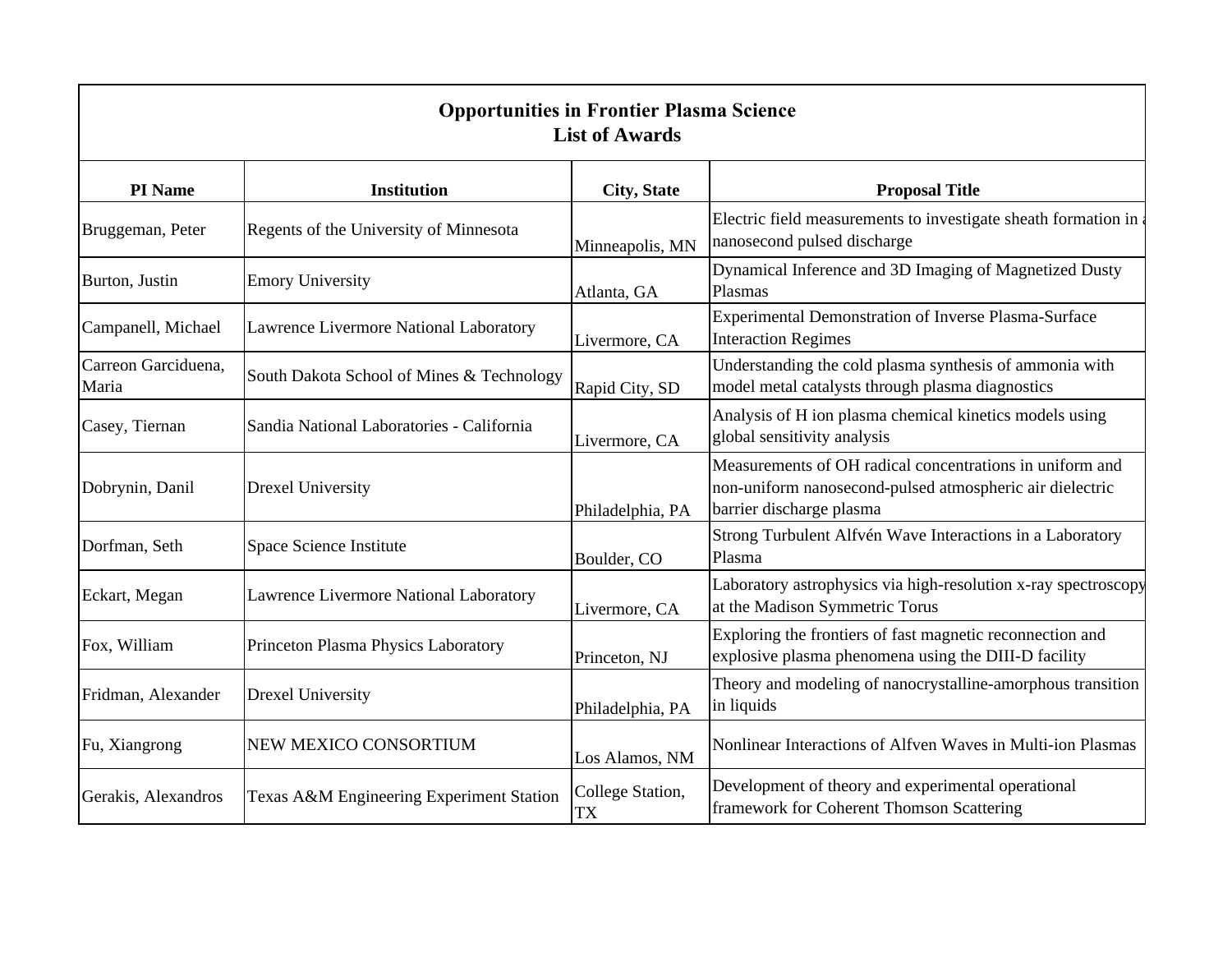| Go, David          | University of Notre Dame du Lac                         | Notre Dame, IN     | Electric Field Measurements at the Surface of a Piezoelectric<br>Transformer for Plasma Jet Formation using the Plasma<br>Research Facility at Sandia National Laboratory               |
|--------------------|---------------------------------------------------------|--------------------|-----------------------------------------------------------------------------------------------------------------------------------------------------------------------------------------|
| Koepke, Mark       | West Virginia University Research<br>Corporation        | Morgantown, WV     | Decomposing turbulence: Modal vs. nonmodal approaches                                                                                                                                   |
| Koepke, Mark       | <b>West Virginia University Research</b><br>Corporation | Morgantown, WV     | Electromagnetic IEDDI (Inhomogeneous-Energy-Density-<br>Driven Instability) in LAPD                                                                                                     |
| Koepke, Mark       | West Virginia University Research<br>Corporation        | Morgantown, WV     | Nonlinear processes during toroidal alfven mode-mode<br>interaction                                                                                                                     |
| Kuranz, Carolyn    | Regents of the University of Michigan                   | Ann Arbor, MI      | Solar system storms in the lab: creating a scaled interplanetary<br>coronal mass ejection                                                                                               |
| Langendorf, Samuel | Los Alamos National Laboratory                          | Los Alamos, NM     | LAB 20-2260_Transport Properties of Plasmas with Tangled<br><b>Magnetic Field</b>                                                                                                       |
| Leonov, Sergey     | University of Notre Dame du Lac                         | Notre Dame, IN     | Waves of Electric Charge Generated by Pulse Corona of<br><b>Alternating Polarity</b>                                                                                                    |
| Levin, Deborah     | Board of Trustees of the University of Illinois         | Champaign, IL      | Understanding the Role of Electrostatic Solitary Waves in<br><b>Beam Neutralization</b>                                                                                                 |
| Li, Hui            | Los Alamos National Laboratory                          | Los Alamos, NM     | Stability and Propagation of Magnetically-Driven Jets in High-<br>Beta Plasma Background -- Unique Opportunities with the<br><b>WiPPL Facility</b>                                      |
| Locke, Bruce       | Florida State University                                | Tallahassee, FL    | Collaborative Research Proposal: Time Resolved Optical<br>Emission Spectroscopy and Laser Induced Fluorescence of<br>Nanosecond Pulsed Discharges in a Gas-Liquid Water Film<br>Reactor |
| Macheret, Sergey   | <b>Purdue University</b>                                | West Lafayette, IN | Kinetic Modeling and Experimental Studies of Capacitively<br>Coupled Macro- and Microplasmas at Microwave Frequencies                                                                   |
| Maddalena, Luca    | The University of Texas at Arlington                    | Arlington, TX      | NON-INTRUSIVE MEASUREMENTS USING<br>FEMTOSECOND LASER IN ATMOSPHERIC PRESSURE<br>PLASMA JET                                                                                             |